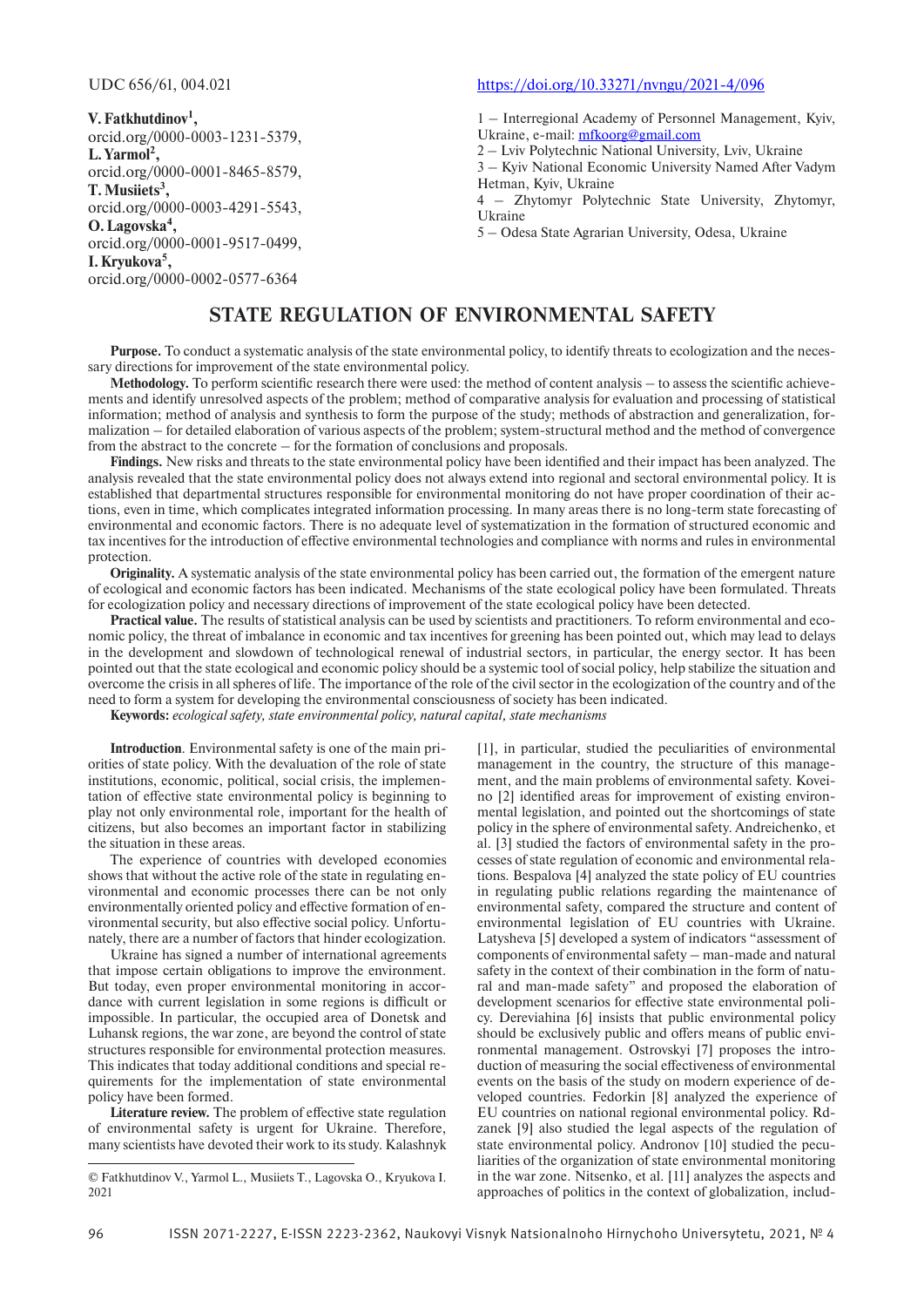ing renewable sources, and analyzes the environmental crisis in Ukraine. Lutkovska [12] identified the necessary features of the structure of environmental safety for the effective implementation of state environmental policy. Shvets [13] studied the trends that characterize the current principles of implementation of state environmental policy in Ukraine. Krichevsky [14] proved that the quality of public administration weakens the inverse relationship between ethnic fractionalization and the environmental situation. In [15], Koziuk studies the relationship between government policy and oligarchic economics and ecologization barriers. Foreign scholars, in particular, Maund [16] have studied how policy approaches affect the disparity between the intentions and results of regulatory policy of environmental planning. Pain [17] developed detailed recommendations for managers and professionals on the specifics of compliance with environmental regulations, in particular, ISO requirements.

At the same time, despite a thorough coverage of this problem in the scientific literature, there are still unexplored aspects.

**Unsolved aspects of the problem.** This analysis of scientific works is a significant basis for achieving the appropriate level of solving many complex problems of ecologization policy. Unfortunately, domestic scientists have not paid attention to the importance of the proper level of systemic nature of this policy and the emergence of components of the economy and ecology in the country. Also, the importance of forming a single effective long-term consistent state ecologization policy which should include the formation and strengthening of the institutional and institutionary system of management and monitoring of the ecological and economic situation in the country was out of consideration.

**The purpose** of the article is to conduct a systematic analysis of the state environmental policy, identify threats to ecologization and the necessary areas for improvement of state environmental policy.

**Methods.** The implementation of scientific research, the result of which is the presented article, required the systematic application of general and special scientific methods: the method of content analysis to assess the scientific achievements on the identified issues and identify unresolved aspects of the problem; method of comparative analysis for evaluation and processing of statistical information; method of analysis and synthesis to form the purpose of the study; method of abstraction and generalization, method of formalization – to solve problems, detailed development of various aspects of the scientific problem; system-structural method and the method of convergence from the abstract to the concrete – for the formation of conclusions and proposals.

**Results.** The state policy of ecologization is, first of all, the policy aimed at implementation of the constitutional norms on ensuring ecological safety (Article 16. Ensuring ecological safety and maintaining ecological balance on the territory of Ukraine, the Constitution of Ukraine). But it is also a policy aimed at reducing economic costs and social and political risks in the future to eliminate the effects of today's anti-environmental economic activities, to preserve and increase the country's natural capital, to comply with international agreements on environmental protection.

The state policy of ecologization has many directions, spheres of anthropogenic influence, the ordering of which has its own peculiarities, its own mechanisms, its own level of influence on the environment. This creates special requirements for the systemic nature of this policy.

The state policy of ecologization is based on a set of legal acts on environmental protection. When forming this complex, legislators were aware of the depth of the problem. Thus, in the resolution of the Verkhovna Rada "Main directions of Ukraine's state policy in the field of environmental protection, use of natural resources and environmental safety" already in 1998, the environmental situation in Ukraine was recognized

as critical and the task of forming a system of ecologically balanced public development focused on environmental restoration and efficient use of natural capital was defined.

Unfortunately, this resolution, like some others, was of rather declarative character. The directions of environmental policy were set, but their practical implementation turned out to be more multifactorial than it was previously thought, complicated by new threats. Therefore, nowadays, according to the Environmental Performance Index (EPI), Ukraine ranks *60th* out of 180 countries in the world – in the first third of the list (Table 1) [18]. For 10 years, the country has improved the EPI Score by only 0.7 points. This is not a very comforting result compared to neighboring countries, some of which are improving the value of EPI at a rate that exceeds the Ukrainian by an order (Table 1). This indicates, in particular, the lack of efficiency of environmental public management.

A comparative analysis of the implementation of state environmental and economic policy in different countries indicates its dichotomy. On the one hand, the instrument of economic impact on citizens and businesses to comply with environmental standards and a consistent policy of raising them is a tax environmental policy.

At the same time, the pace of increasing responsibility in the face of rising environmental standards must correlate with the growth of environmental awareness of society, otherwise it may cause public protests and political destabilization. However, the implementation of this tool has another side. Countries that reduce their own anthropogenic impact on the environment that is common to all inhabitants: the atmosphere, hydrosphere, and so on should pay by fiscal pressure on their producers, which, in turn, is a burden on national economies, reducing their international competitiveness.

The state policy of ecologization on the condition of introduction of economic pressure on citizens and businesses affects such macroeconomic characteristics as employment, exports of goods and services, income distribution, profits of businesses and industries, and others.

There are countries that minimize environmental measures to achieve specific macroeconomic results, and this can unfortunately be a negative example for national economies under significant pressure from the crisis, for third world economies and countries that implement policies of environmental and economic selfishness. Unfortunately, the policy of environmental and economic selfishness is acceptable even to such economic leaders as China.

At the same time, the analysis shows that a significant level of differentiation in the environmental policy of the world sometimes contributes to the corporate policy of the world's leading countries, aimed at minimizing costs by neglecting the environment protection of other countries. Corporations implement policies of environmental and economic selfishness and place potentially environmentally harmful industries in countries where labor is cheap and environmental regulations are lenient. Mostly these are third world countries. This exacerbates the political, economic, and national problems of poor

*Table 1*

Comparison of the Environmental Efficiency Index in Ukraine and neighboring countries

| N <sub>0</sub> | Country         | Rank | EPIScore | 10-year change |  |
|----------------|-----------------|------|----------|----------------|--|
|                | Ukraine         | 60   | 49.5     | 0.7            |  |
| 2              | Estonia         | 30   | 65.3     | 4.3            |  |
| 3              | Romania         | 32   | 64.7     | 8.1            |  |
| $\overline{4}$ | Poland          | 37   | 60.9     | 1.1            |  |
| 5              | <b>Bulgaria</b> | 41   | 57       | 4.2            |  |
| 6              | <b>Belarus</b>  | 49   | 53       | 2.3            |  |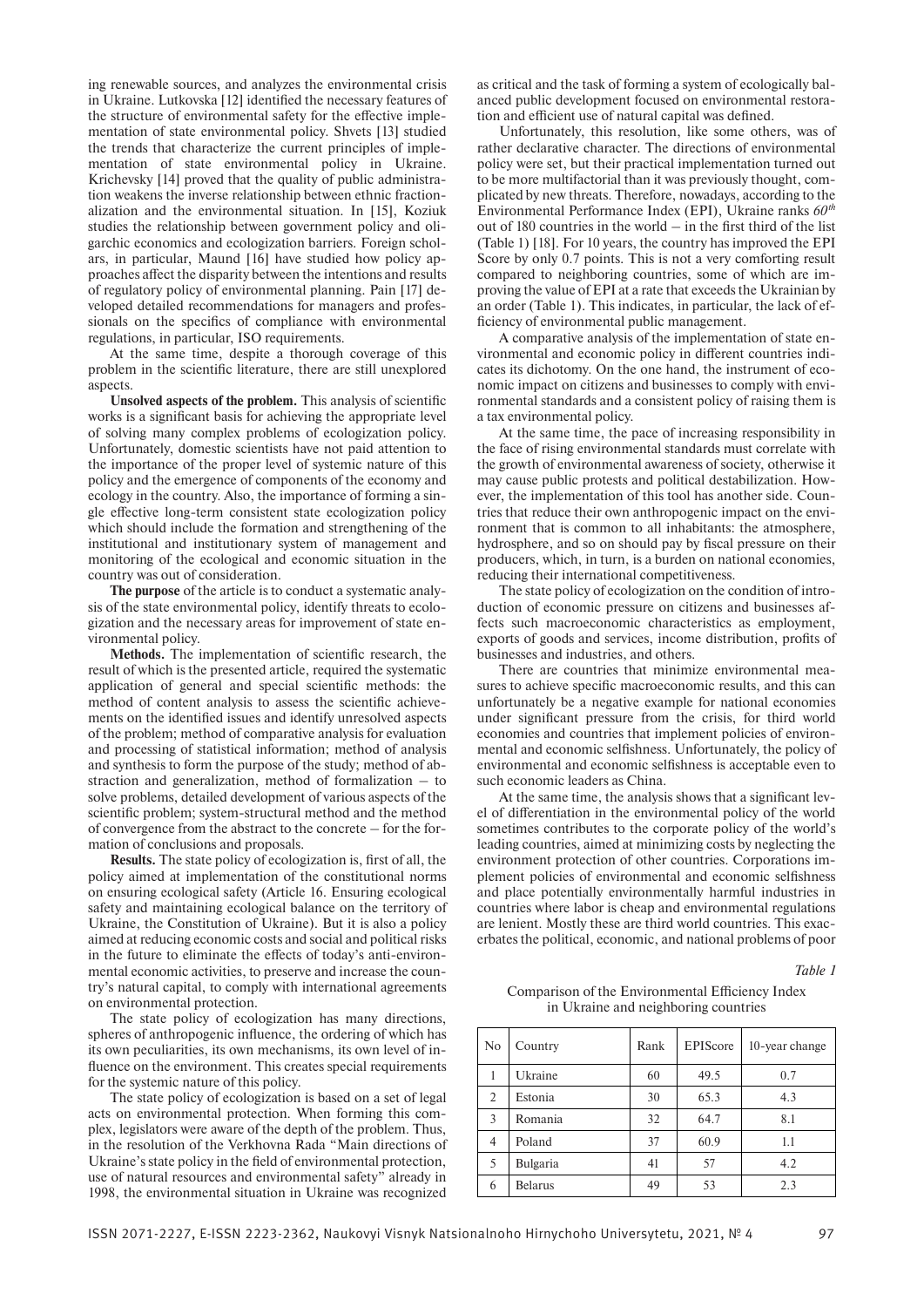countries. That is why such corporate (and not only corporate) policy is called "environmental racism" or "path of least resistance". This means that the relationship between national income and the level of man-made pollution – the so-called "environmental Kuznets curve" is now transnational in nature

The analysis of the ecological and economic situation in Ukraine, using the mentioned method of Kuznets, allowed establishing the following: the transition from the industrial post-Soviet economy to the post-industrial information economy in the realities of Ukraine is complicated by the formation of a clan-oligarchic system. Moreover, a characteristic feature of the Ukrainian clan-oligarchic system is that it uses mainly the raw material factor using differences in world prices for raw materials and preferences in its extraction and transportation, i.e. poor quality of national institutions are produced.

This leads to inconsistency of political and economic transformations in the country.

The consequence of this is: a "wild" change in the structure of the economy, which generates a significant anthropogenic impact on the environment; corporate minimization of expenditures on energy efficient and environmental technologies; increasing inequality in income distribution; illegal redistribution of public property, the practice of raider seizures, which almost automatically leads to the deterioration of the ecological and economic situation of the seized property; formation of a significant share of the shadow sector in the country's economy, which is characterized by neglect of social and environmental interests in income generation (deforestation, wasteful exploitation of deposits, unlicensed mining, etc.).

Pauperization of the population reduces the social demand for an environmentally friendly environment, and reduces the possibility of public funding of environmental projects.

Significant growth of political and social challenges, military actions on the territory of the country reduce the possibility of public pressure on corporate polluters, the imposition of environmental requirements on regional and state institutions.

Declining public awareness of the state of the environment leads communities to respond only to direct environmental challenges – illegal placement of unauthorized landfills, a sharp deterioration in organoleptic qualities and taste of drinking water, the stench of non-functioning sewers and so on. Implicit factors of pollution do not cause the protest.

Inequality in income distribution, the formed clan-oligarchic system is illustrated by the value of the Hofstede Index (PDI) for Ukraine [19]. This index indicates the degree of distance of people (the opposite of the concept of social interaction) at different levels of the social hierarchy. For Ukraine, the Hofstede index is equal to  $PDI = 92$ , which is only 8 points less than the largest negative value, which indicates significant social inequality and characterizes the inadequate level of development of civil society. Even for India, which is considered a country with a historically rooted caste society, the Hofstede index is lower ( $PDI = 77$ ). Inadequate level of development of civil society hinders the achievement of common environmental goals, activity in defending the proper quality of life.

The above-mentioned analysis shows that according to the Kuznets method, the U-shaped effect for Ukraine is in the extreme zone.

This is evidence that the opportunities to improve the environmental situation in a rapid and efficient manner are insufficient. Awareness of this fact should contribute to the formation of a realistic environmental policy of the state and the development of effective tactics and strategies for civil society.

This analysis also proves that in the current circumstances, the state policy of ecologisation, reducing environmental risks is a complex long-term process, one of the main characteristics of which should be consistency and strategic planning with appropriate dynamic adjustment of its implementation in accordance with comprehensive monitoring.

At the same time, state regulation and management in the field of environmental safety, environmental public management must nowadays meet new challenges and threats that form new requirements for its effectiveness and efficiency. Thus, at present the political, economic and social spheres are destabilized by the factor of military action. These military actions create an unprecedented level of environmental threats, which is not confined to the combat zone [10, 20].

Environmental policy does not have a cross-cutting systemic character, which also carries a new level of environmental threats. This is due, in particular, to the fact that the state environmental policy is not extended into regional and sectoral environmental policy, which is complicated by the outdated level of technologies used in industry.

Departmental structures responsible for environmental monitoring do not have proper coordination of their actions, even in time, which complicates the integrated processing of information.

This creates a significant level of environmental danger for neighboring countries. Thus, among the thirty coal-fired power plants in Europe that most pollute the atmosphere with sulfur dioxide, nitrogen oxides, and fine solid particles, 12 are located in Ukraine. Ukrainian thermal power plants account for two thirds of the total air pollution of European countries with fine solid particles. The second largest polluting country is Turkey with six power plants. This is due to the fact that nowadays Ukraine receives 34 % of the amount of electricity from old coal-fired power plants, which are not equipped with treatment technologies. Re-equipping old CHPs with new technologies of proper environmental protection is economically unsubstantiated.

This makes it extremely urgent for the state environmental management to create conditions for the transition of the country's energy to another technological level, in particular, the use of alternative and renewable energy sources.

One of the traditional renewable sources of electricity for Ukraine is hydropower.

Let us analyze the efficiency and consistency of the policy of replacing coal energy with hydropower, based on state statistics (Fig. 1).

Even the nature of the graphical dependence of energy production by hydroelectric power plants indicates significant fluctuations over time. The trend towards stable growth begins to appear only in 2015. Even the relatively politically stable period up to 2013 is characterized by fluctuations of indicators more than 1.5 times. This is not evidence of the consistency of the implementation of policies to replace environmentally harmful technologies.

It is impossible not to say about the lack of a consistent project approach in this area. A positive fact, in particular, is the completion of the construction of Tashlyk PSP, raising the level of Alexander Reservoir to 20.7 meters. This removes the risks of uneven peak loads for the South Ukrainian NPP, threats of uneven operation of the country's energy system,



*Fig. 1. Dynamics of energy production by hydroelectric power plants, thousand tons of oil equivalent*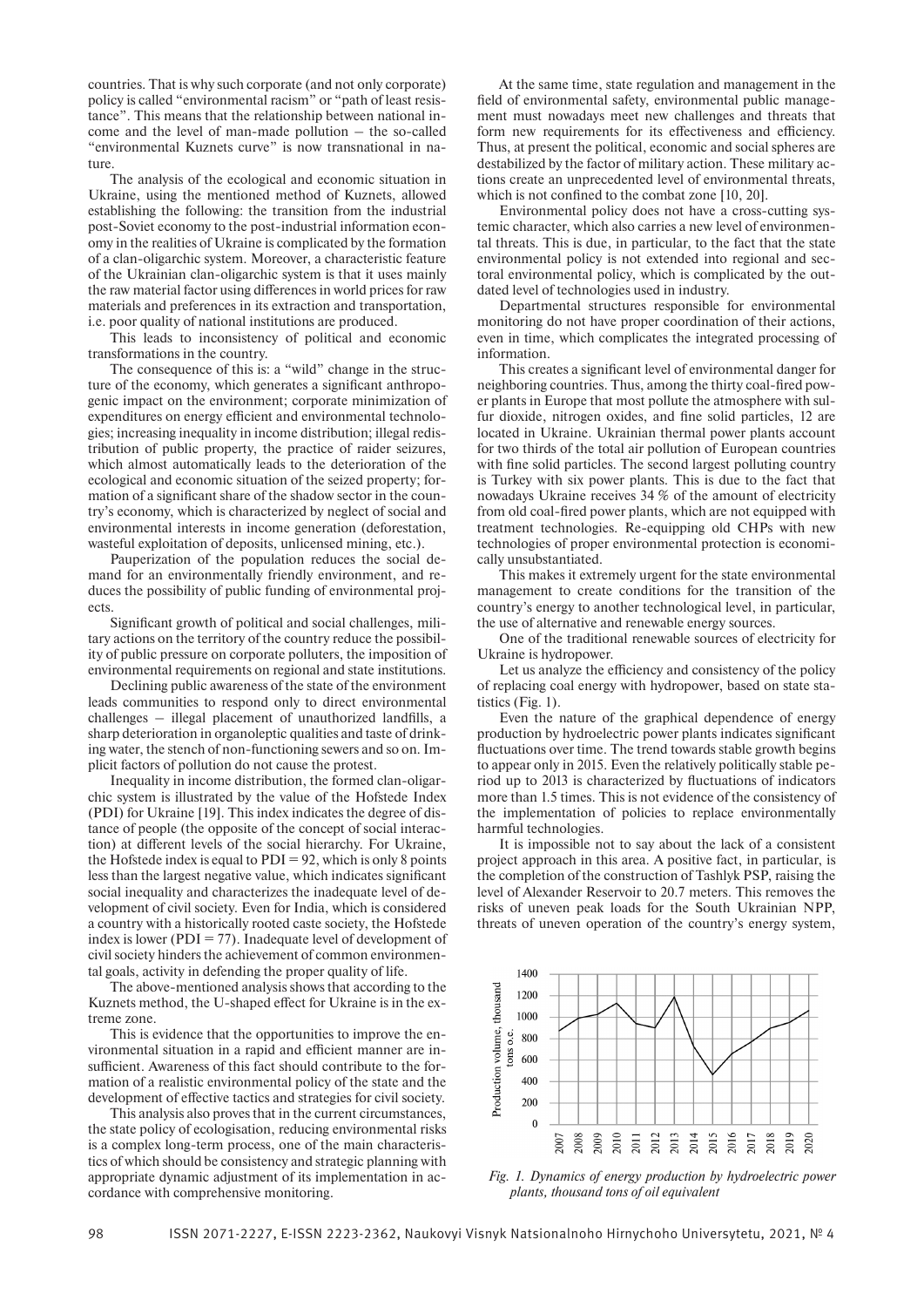creates an emergency reserve of high-speed energy capacity and is an example of long-term plans for ecologization of Ukraine. However, the implementation of one project or even a group of projects does not indicate a systematic approach to the implementation of a purposeful consistent long-term economic and environmental policy.

This conclusion is confirmed by the analysis of the dynamics of capital investment in environmental protection (Fig. 2). The graphical representation of this indicator shows a significant unevenness from year to year. Fluctuations in the volume of capital investment in environmental protection as a whole from year to year are sometimes more than 69 % (2018 to 2019).

At the same time, the analysis of capital expenditures for air protection and solving climate problems since 2015 indicates a steady upward trend (Fig. 2). That is, the consistency of state environmental policy is sectoral, not systemic.

The ratio of capital investment in air protection and climate change from 2015 to 2020 has more than tripled. This, in general, is in line with the state's environmental policy aimed at the gradual implementation of international agreements in this area by Ukraine.

The share of energy supply from alternative sources to the total amount of energy produced is still insignificant (Fig. 3). But the study found a characteristic consistent trend towards growth of this indicator. So, from 2007 to 2018, this share has more than tripled.

The explanation of certain discrepancies in the environmental and economic policy of Ukraine and the European Community is a comparative analysis of the structure of environmental expenditures by funding sources. Funds from the state and local budgets and other sources of funding for these purposes in Ukraine account for only 13.1 % of total funding. Everything else is enterprises' and organizations' own funds (Fig. 4).

The sources of funding for environmental measures in the European Community are more diverse. This is a system of grants, environmental funds, international environmental programs, which are the greater part in the cost structure for these purposes.



*Fig. 2. Dynamics of capital investments in environmental protection by types (in actual prices; thousand UAH)*



*Fig. 3. Dynamics of the share of energy supply from renewable sources to the total amount of energy produced*



*Fig. 4. The structure of expenditures for environmental protection by funding sources, %:*

*1 – funds of state and local budgets; 2 – other sources of funding; 3 – enterprises' and organizations' own funds*

At the same time, a significant part of the costs of environmental protection from enterprises and organizations in Ukraine indicates the implementation of state regulatory and tax policies to minimize environmental threats. The lack of financial resources in the state and regional budgets for environmental purposes is compensated by the corporate sector. But the use of this resource inevitably leads to an increase in the cost of products and services of business entities, reducing the financial capacity to renew their own production of state corporations, i. e. has a significant negative impact on economic performance. Therefore, the pace of neutralization of environmental threats, especially in the context of their growth cannot be significant.

An analysis of existing mechanisms of state regulation and management in the sphere of environmental safety (Table 2). They represent both economic and non-economic aspects of neutralizing environmental risks and threats. On the other hand, they also reflect the need to raise the level of social and environmental awareness of citizens.

A comparative analysis of ecologization in the EU shows that ecologization policy is based on a balance of administrative and financial mechanisms. Financial and economic mechanisms are based on the principles of ecological accounting and an effective system of  $\sim$  150 types of ecological taxes

*Table 2*

Mechanisms of regulation and management in the sphere of environmental safety

| No.            | Name                                                                                                                                                                  |
|----------------|-----------------------------------------------------------------------------------------------------------------------------------------------------------------------|
| 1              | State cadasters and accounting of natural capital objects                                                                                                             |
| $\overline{2}$ | The system of state institutions that form the state<br>environmental policy, directly carry out environmental<br>activities and control the state of the environment |
| 3              | Certification, licensing, audit and control of the use of<br>natural resources                                                                                        |
| $\overline{4}$ | Formation of standards of industrial load on the environment                                                                                                          |
| 5              | Formation of a system of economic and tax incentives for<br>economic entities to implement measures and technologies<br>for environmental protection                  |
| 6              | Imposition of fines for violation of environmental regulations                                                                                                        |
| 7              | Administrative punishment of violators of environmental<br>legislation                                                                                                |
| 8              | State registration of the rights of citizens and business<br>entities to natural objects                                                                              |
| 9              | The system of education of ecological consciousness of society                                                                                                        |
| 10             | Environmental audit and publication of its results                                                                                                                    |
| 11             | Environmental integration at all levels, including regional<br>and sectoral ones                                                                                      |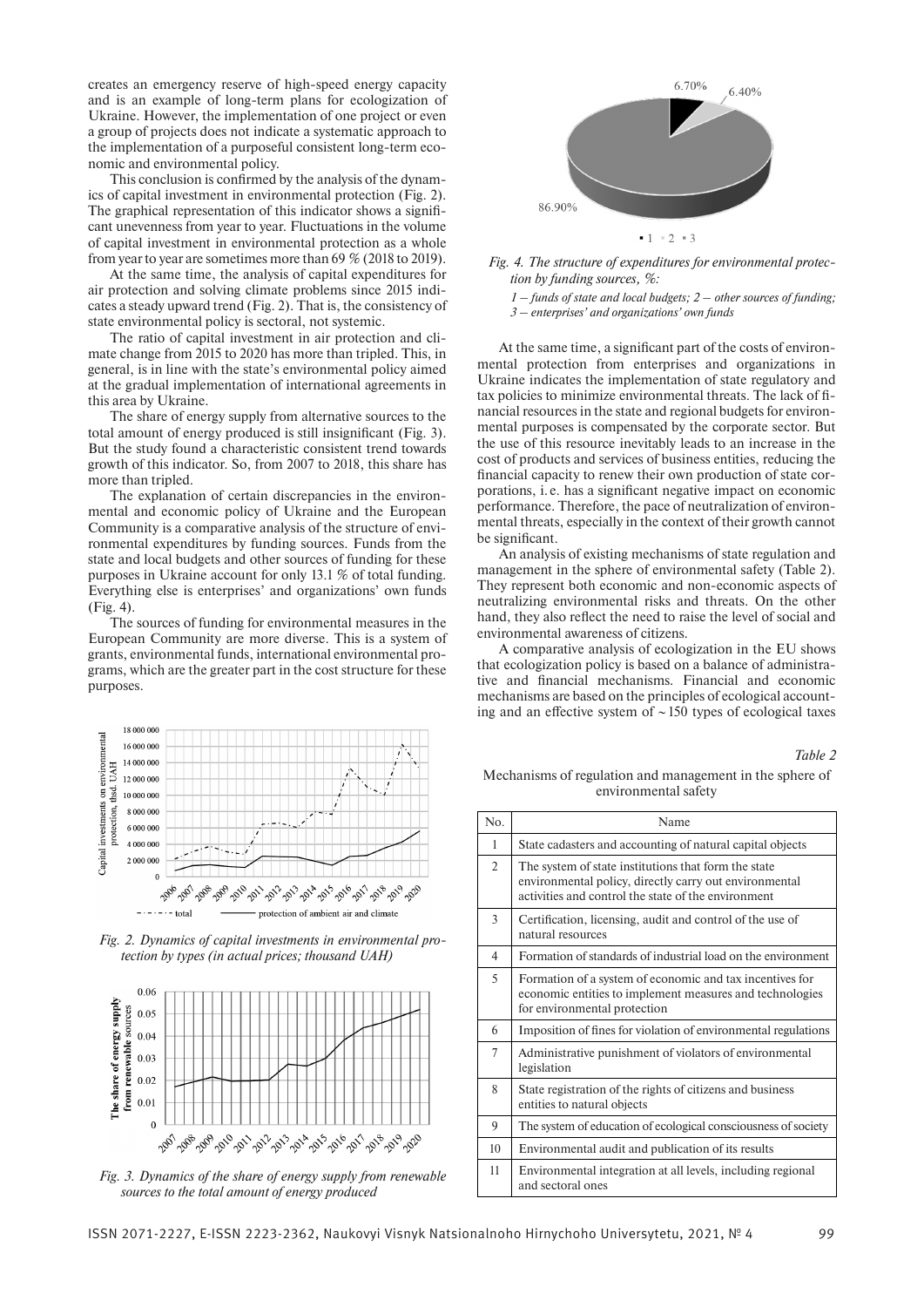approved in 1993. The structure of these taxes and tariff rates are dynamically regulated in each EU country in accordance with the characteristics of national economies, social and political differences to achieve the general level of established standards. The main principles of environmental policy, reflected in the  $6<sup>th</sup>$  EU Environment Action Program, adopted in 2002, are not the introduction of the latest treatment systems but the focus on environmentally sound technologies and statutory environmental responsibility.

At the same time, in Ukraine, it is sometimes suggested to focus not on new technologies but on treatment systems, that is, not on long-term environmental policy, but on solving tactical tasks. But, as the experience of the world's leading countries shows, one of the characteristic indicators of the implementation of effective economic and environmental policy and elimination of existing threats to the economy and the environment, which is important for Ukraine, is the adequacy, feasibility and environmental friendliness. An example is the ecologization of energy on the condition that the required amount of energy with the desired structure of these volumes is provided.

Analysis of the dynamics of electricity consumption by sources is given in Table 3. First, there is a decrease in energy consumption by 39 % from 2000 to 2020. This trend is not an unambiguous characteristic of the positive economic and environmental policy of Ukraine. Formally, it indicates an increase in the energy efficiency indicator of the main energy consumer – industry.

But, as the analysis shows, in practice, the growth of the energy efficiency indicator for the industry of Ukraine is achieved not only by the introduction of new technologies, but also by the cessation of enterprises based on outdated unprofitable material-consuming and energy-consuming technologies. This process is accompanied by a reconstruction of the structure of economic sectors, which is extremely complex and is characterized by significant social and macroeconomic shifts.

For comparison – for the period of 2000–2019, Ukraine's GDP grew from 31.3 billion US dollars up to 167.8 billion US dollars, i.e. by more than 5 times. At the same time, the index of industrial products (industrial production) in Ukraine from 2011 to 01.2019 is 63.5 % with progressive total. That is, there is a significant reduction in this indicator. This can be explained by the fact that industrial enterprises are the main energy consumers in the structure of the country's economy. They influence the level of energy intensity and, accordingly, energy efficiency.

This is evidence that, despite GDP growth, the decline in energy consumption correlates with the decline in industrial production and this is not a purely positive sign of a purposeful policy.

At the same time, the analysis of the data given in Table 3 shows that the reduction in energy consumption occurred primarily due to the reduction of environmentally non-friendly

*Table 3*

Dynamics of electricity consumption by sources, TeraWatt-hours

| Sources    | 2000         | 2005     | 2010     | 2015 | 2019 | 2020 |
|------------|--------------|----------|----------|------|------|------|
| Solar      | $\mathbf{0}$ | $\theta$ | $\theta$ |      | 7    | 7    |
| Wind       |              |          |          | 3    | 5    | 5    |
| Hydropower | 31           | 33       | 34       | 14   | 17   | 18   |
| Atomic     | 215          | 239      | 232      | 222  | 206  | 209  |
| Gas        | 742          | 722      | 546      | 320  | 282  | 282  |
| Coal       | 443          | 434      | 445      | 318  | 306  | 322  |
| Oil        | 145          | 165      | 153      | 108  | 122  | 121  |
| Total      | 1581         | 1593     | 1411     | 986  | 945  | 964  |

technologies: coal energy was reduced by 27.3 %, gas combustion  $-2.63$  times, oil  $-$  by 16.6 %. But during the same period Ukraine began to produce electricity from alternative sources on an industrial scale, at an increasing pace (Table 3).

Next, we analyze the dynamics of changes in energy intensity in terms of final energy consumption and the overall supply of primary energy in terms of environmental and economic threats (Table 4). Dynamics of energy consumption indicators given in Table 4 is, on the one hand, an objective indication of excessive environmental impact on inefficient production and consumption of the basis of the modern economy – energy; on the other hand, it is evidence of public policy to eliminate threats related to energy shortages, its inefficient production and consumption.

As it can be seen from the data in Table 4 for the period of 2007–2020 (i. e. for quite a long period of time) energy consumption, tons of oil equivalent/thousand international dollars, the final energy consumption decreased by 1.47 times, and the energy intensity of the total primary energy supply decreased by 1.31 times. This is indicated by the decrease in the absolute value of energy consumption for the entire considered period in 2007–2018. And this is positive evidence of environmental management. At the same time, the analysis of the dynamics of these parameters indicates the unevenness of their improvement from year to year. In particular, the energy intensity indicator tended to deteriorate over the period 2007–  $2010 -$  it increased by 5 %. As the comparative analysis shows, today the energy intensity index of Ukraine's GDP is almost twice as large as the corresponding global average. This indicates a certain degree of inefficiency in the management of the overall process of improving energy efficiency in Ukraine.

It is well known that the share of energy costs of all consumers in GDP should be stable. Exceeding this share above the threshold value of  $\sim$  10–11 % of GDP leads to a slowdown in the country's economic growth.

With the implementation of the policy of increasing energy prices, only increasing the efficiency of their use will ensure the ratio of energy costs to GDP within the limits that will allow increasing its own GDP.

That is, the key and a sign of the effectiveness of economic and environmental policy is the growth of the above-mentioned energy efficiency factor. The energy efficiency factor, as shown above, is improving in the country. The problem for Ukraine is the relatively low rate of improvement of this indicator. This should be facilitated by an effective long-term environmental and economic regulatory policy of the state. Therefore, in order to implement this long-term state policy aimed at technical and technological renewal of energy, the level of environmental taxes should be stimulating, not delaying the development of the energy sector.

At the same time, as the analysis shows, the state regulatory policy in this area is characterized by the following:

1. There is no long-term forecasting of energy costs at the state level.

2. Systematic energy use policy is insufficient.

3. Incentives for the introduction of energy efficient technologies do not work properly.

This analysis shows that the consistency and planning of public policy in this area are insufficient.

*Table 4*

Dynamics of energy consumption, tons of oil equivalent/ thousand international dollars

| Parameter                                          | Years |      |                                                 |      |       |  |  |
|----------------------------------------------------|-------|------|-------------------------------------------------|------|-------|--|--|
|                                                    | 2007  | 2010 | 2015                                            | 2018 | 2020  |  |  |
| By final energy consumption                        | 0.217 |      | $0.206$   0.159   0.148                         |      | 0.148 |  |  |
| According to the total supply<br>of primary energy |       |      | $0.352$   $0.368$   $0.282$   $0.269$   $0.268$ |      |       |  |  |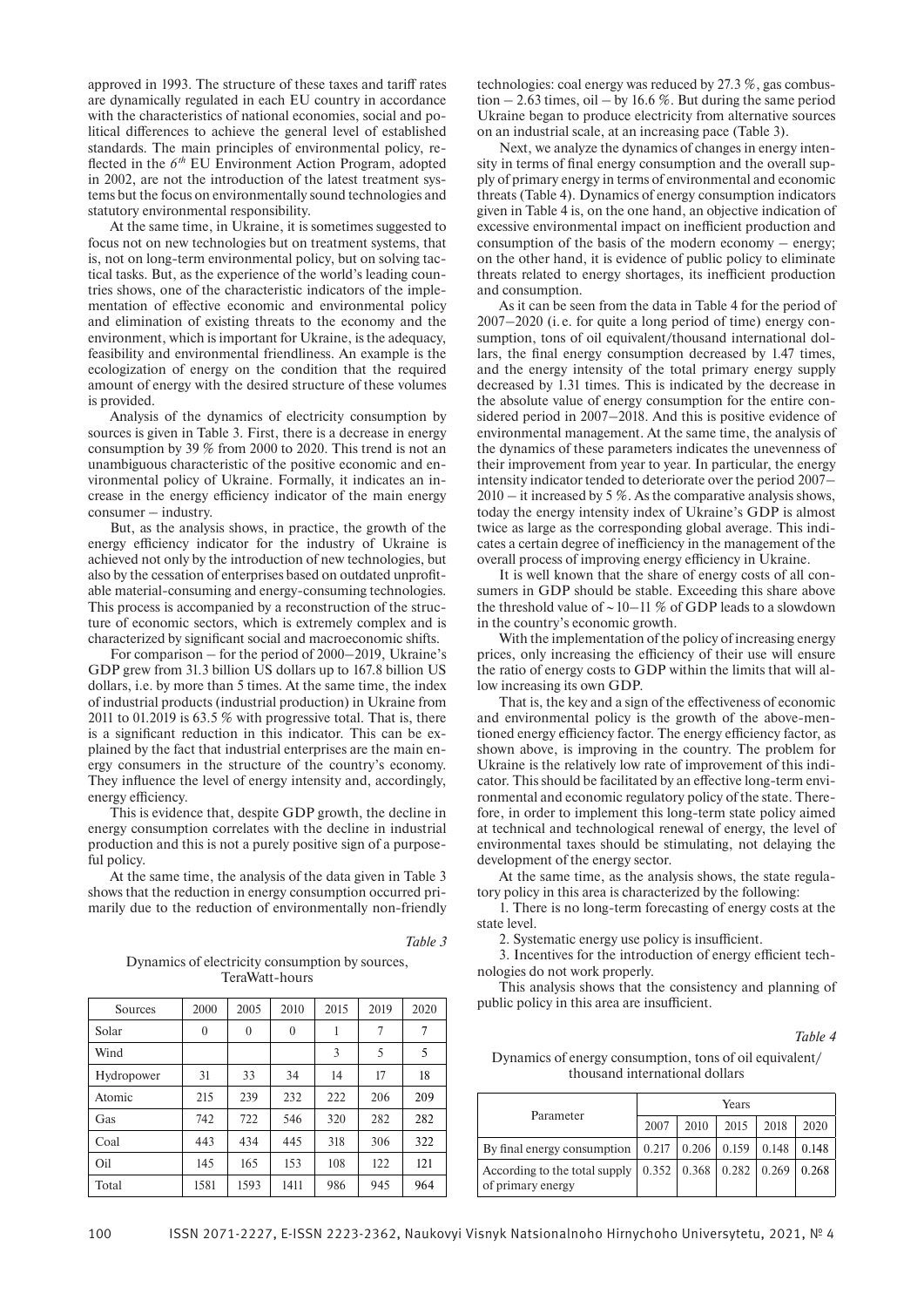Since, as noted above, the country's environmental policy has many areas, spheres of anthropogenic impact, the regulation of which has its own characteristics, mechanisms, its own level of environmental impact, let us analyze, as a positive example, the implementation of state policy in reforestation.

The media have formed a stable public perception of the catastrophic situation in this sphere, due to the alleged "wasteful deforestation". However, the analysis of the state policy of reforestation established (Table 5) the appropriate rate of reforestation, which not only exceeds the rate of loss of forest stands but provides recovery, greater than the total amount of loss and afforestation (Table 5).

According to state statistics for 1983, the area of forests in Ukraine was ~ 9.969 million hectares, which corresponds to the country's forestry index of 16.52 %. In 2016, these indicators amounted to 10.633 million hectares and 17.62 %, respectively.

The real rate of forest cover today is even higher, because if not cleared, land that has not been restored by the owners and is actually outside the state statistics of reforestation, is overgrown naturally with wild plants. Therefore, according to expert estimates, the forest cover index today is  $\sim$  20–22 %. This is due to the fact that timber is cut in farms (forestry), which are strictly controlled by the relevant state institutions, so and in a purposeful and organized way restore the cleared forest area. In particular, in 2019, 254 million saplings were planted by forestry alone, according to the planned annual work.

The example of the implementation of the state policy of reforestation shows the achievement of a consistent and effective planned environmental and economic policy and the need for its systematic implementation in all areas.

**Conclusions.** Nowadays, given the military actions on the territory of Ukraine, the growing effects of the economic and social crisis, the importance of effective environmental policy is gaining new meaning.

It has been established that, in general, Ukraine's environmental policy is not of a cross-cutting systemic nature, which, in some areas, also creates a new level of environmental threats. Thus, the analysis in the environmental and energy sphere shows that the state environmental policy does not always have an extension into the regional and sectoral environmental policy. At present departmental structures responsible for environmental monitoring do not have proper coordination of their actions, even in time, which complicates the integrated processing of information.

In many areas there is no long-term state forecasting of environmental and economic factors. There is an inadequate level of systematization in the formation of structured economic and tax incentives for the introduction of effective environmental technologies and compliance with norms and rules in environmental protection. This leads to some imbalance in the policy of economic and tax incentives for ecologization, which, in some cases, leads to the formation of trends of additional tax pressure on enterprises, which, in turn, may delay the development and technological renewal of industrial sectors, including the energy industry.

Ukraine needs to pursue a single effective long-term consistent state policy of ecologization, which should include the formation and strengthening of the institutional and institutionary system of management and monitoring of the ecological and economic situation in the country.

This policy should be aimed not only at solving environmental and economic problems but should be a systemic tool of social policy, a factor that contributes to the stabilization of the situation in all spheres of life. Unbalanced use and depletion of natural capital must be stopped.

One of the mechanisms for this is to strengthen the role of civil society, so one of the directions of the state policy of ecologization should be the formation of a system of creating environmental awareness of citizens.

#### **References.**

**1.** Kalashnyk, O. (2018). Ecological safety as a component of the public policy of Ukraine: conceptual-terminological aspects. *Academic papers collection. "Democratic governance", 21*, 1-8. https://doi. org/10.33990/2070-4038.21.2018.151074.

**2.** Koveino, Yu.V., & Dresvyannikova, V.D. (2019). Legal regulation of environmental safety. *Prykarpattya Legal Bulletin, 2*(27), 68-73. https://doi.org/10.32837/pyuv.v0i2(27).191.

**3.** Andreichenko, A., Andreichenko, S., & Smentyna, N. (2021). Ensuring Biosphere Balance in the Context of Agricultural Waste Management. Philosophy and Cosmology, 26, 46-61. https://doi. org/10.29202/phil-cosm/26/4.

**4.** Bespalova, О. (2020). Ecological policy of EU countries regarding the regulation of public relations in the field of maintaining environmental safety. *Bulletin of VN Karazin Kharkiv National University. Law Series*, *2*(30), 147-155. https://doi.org/10.26565/2075-1834-2020-30-17.

**5.** Latysheva, O., Pidhora, Ye., Kasianiuk, S., & Vizirov, V. (2020). Natural and Technological Safety and Environmental Safety: the Essence, Indicators of Assessment, the Role in the Formation of the National Security Strategy of the State. *Economic Bulletin of Donbass, 1*(59), 145-161. https://doi.org/10.12958/1817-3772-2020-1(59)-145-161.

**6.** Dereviahina, N., & Sychova, M. (2020). Means of public administration of environmental protection in Ukraine. *Investments: practice and experience, 17-18*, 111-115. https://doi.org/10.32702/2306-6814.2020.17-18.111.

**7.** Ostrovskyi, I.A., Rybak, H.I., & Haidenko, S.M. (2018). Measurement of social effectiveness of environmental activities: international experience and problems of Ukraine. *Economy and society*, *16*, 3-8.

**8.** Fedorkin, D.V. (2017). State adjustment of the environmental safety: foreign experience. *Scientific Papers of the Legislation Institute of the Verkhovna Rada of Ukraine*, *3*, 97-105. https://doi.org/10.32886/instzak.2017.03.15.

**9.** Rdzanek, D. (2021). Implementation of the mechanisms of the European Union 's Common Agricultural Policy in Poland – lessons for Ukraine. *Ukrainian Policymaker*, *8*, 102-107. https://doi.org/10.29202/ up/8/10.

**10.** Andronov, V.A., & Horinova, V.V. (2017). Level of organization of state ecological monitoring in the zone of hostilities (Donetsk and Luhansk regions). Retrieved from http://repositsc.nuczu.edu.ua/bitstream/123456789/355/1/30.PDF

**11.** Nitsenko, V., Mardani, A., Streimikis, J., Shkrabak, I., Klopov, I., Novomlynets, O., & Podolska, O. (2018). Criteria for Evaluation of Efficiency of Energy Transformation Based on Renewable Energy Sources. *Montenegrin Journal of Economics*, 14(4), 253-263. https:// doi.org/10.14254/1800-5845/2018.14-4.17.

*Table 5*

|                                                     |          | Years   |          |        |         |         |  |  |
|-----------------------------------------------------|----------|---------|----------|--------|---------|---------|--|--|
| Parameter, ha                                       | 2010     | 2015    | 2016     | 2017   | 2018    | 2020    |  |  |
| Area of death of forest plantations                 | 20864    | 27 768  | 19405    | 20 111 | 15 0 69 | 39 75 6 |  |  |
| Area of forest reproduction by natural regeneration | 70 084   | 60 40 2 | 63 2 2 6 | 64 713 | 51 519  | 54 9 24 |  |  |
| Afforestation area                                  | 27 798   | 2521    | 2886     | 2198   | 2257    | 2309    |  |  |
| Reforestation area                                  | 42 2 8 6 | 57881   | 60 340   | 62.515 | 49 26 2 | 42 489  |  |  |

#### Dynamics of forest reproduction